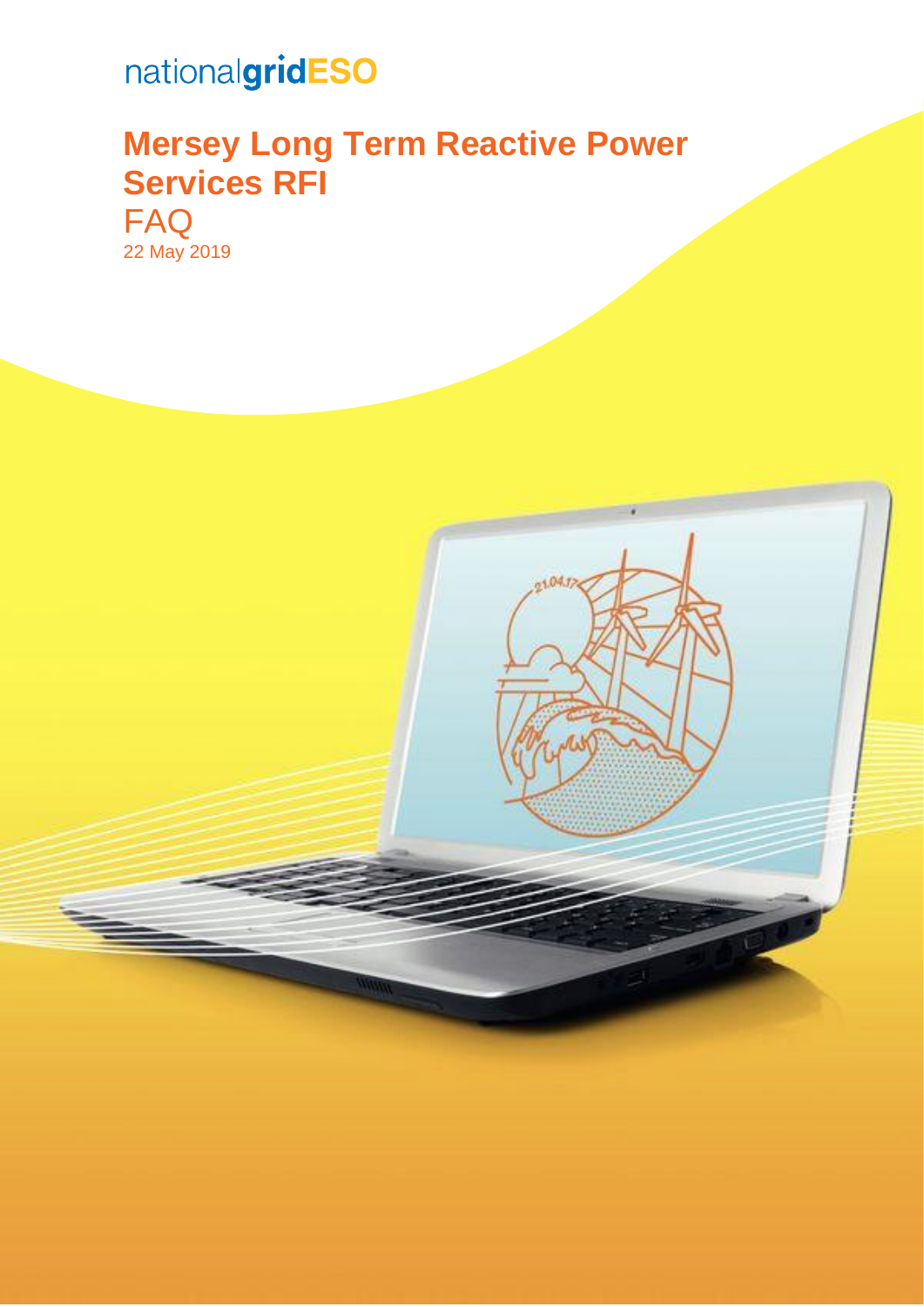# **Contents**

| Appendix B - Effectiveness factors: additional data (last updated: 22 May)  11 |  |
|--------------------------------------------------------------------------------|--|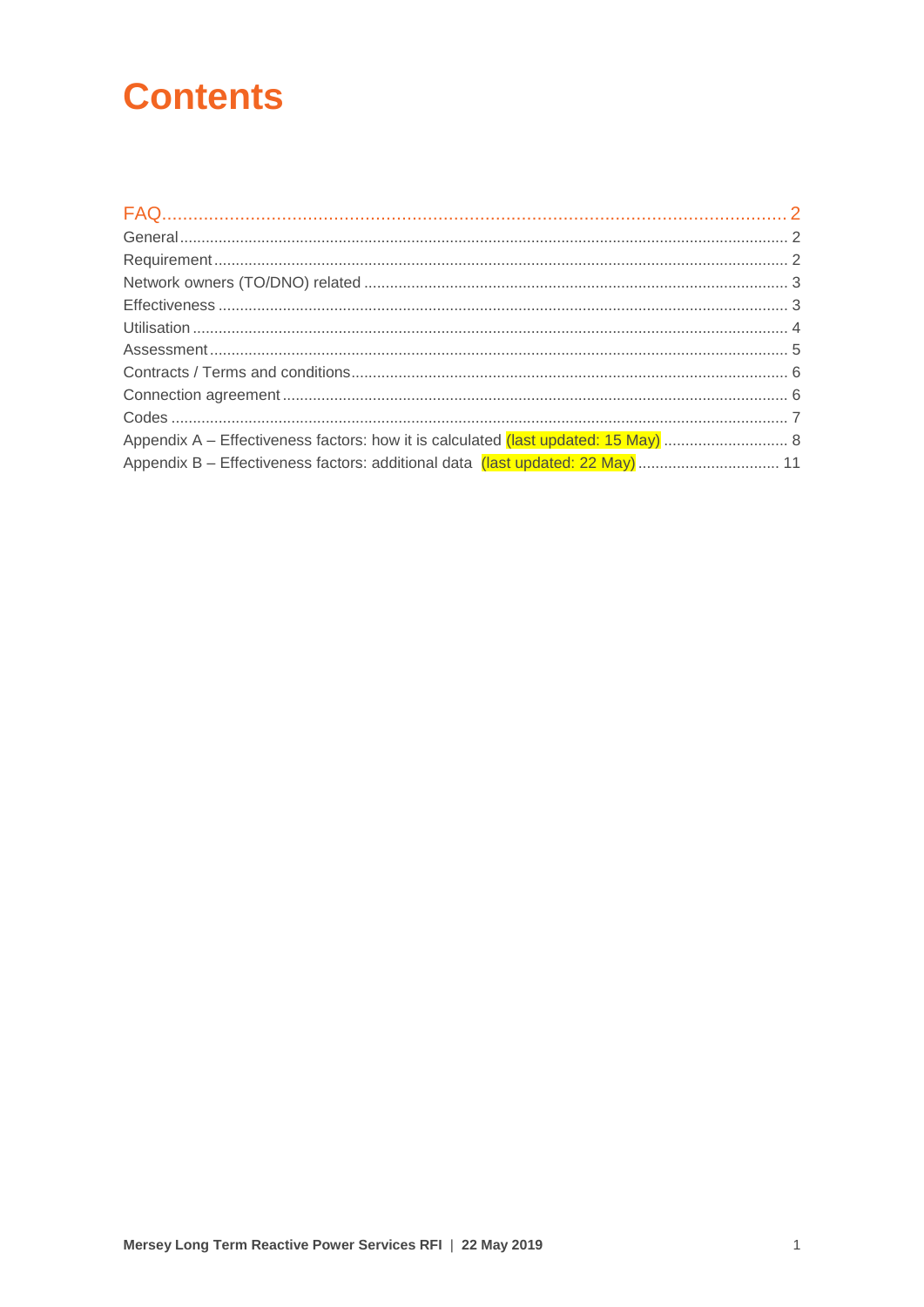# <span id="page-2-0"></span>**FAQ**

## <span id="page-2-1"></span>**General**

#### **1. Are the Mersey RFI webinar slides available?** (last updated: 8 May)

You can find the slides from our Mersey RFI webinar held on 1 May on the [Network Development](https://www.nationalgrideso.com/insights/network-options-assessment-noa/network-development-roadmap?utm_source=Network+Options+Assessment)  [Roadmap page](https://www.nationalgrideso.com/insights/network-options-assessment-noa/network-development-roadmap?utm_source=Network+Options+Assessment) of our website. This page is regularly refreshed with the most up-to-date information on all our pathfinder projects.

#### **2. Does this RFI acts as a pre-assessment for the tender?** (last updated: 8 May)

No, this RFI does not act as a pre-assessment for the tender process. We'd like to understand through this RFI:

- The ability of the market to provide alternative options to Network Owner options to meet the identified Reactive Power needs to control high voltage
- The level of interest to provide a Reactive Power service to meet the identified long-term needs
- The likelihood of achieving a more economic and efficient overall solution by considering a wider range of options
- The delivery timescale of market-based options
- The potential framework restrictions

We'd also like to seek feedback on:

- Assessment criteria and principles
- Contract options

## <span id="page-2-2"></span>**Requirement**

#### **3. Is the RFI targeting mostly existing generation in the area?** (last updated: 8 May)

No, we're interested in hearing from both existing generation (for services beyond any mandatory obligations) and new participants. We're interested in services which are available from 2021, if something is not available until later, e.g. 2022 or 2023, we're still interested.

#### **4. Are you open to have battery storage solutions as options to the RFI?** (last updated: 8 May)

Yes, we're interested to hear from any participants who can meet the technical requirements.

#### **5. Is it possible to apply for a 10-year contract?** (last updated: 8 May)

The need we've identified is for 10 years. We're interested to hear back from potential providers what length of contracts they're interested in. We'll state the possible lengths of any contract as part of the tender.

#### **6. What are the drivers behind the reactive power absorption requirement in the Mersey area?** (last updated: 8 May)

The requirements for reactive power absorption in the Mersey area are as a result of a fault of the double circuit between Capenhurst, Frodsham and Connah's Quay during periods of low demands and low power flows across the Mersey area. The latter tends to coincide during periods of low power flows from Scotland to England. An increasing need for reactive power absorption has been identified across many areas of the GB system. Further information can be found in the [Product](https://www.nationalgrideso.com/sites/eso/files/documents/National%20Grid%20SO%20Product%20Roadmap%20for%20Reactive%20Power.pdf)  [Roadmap for Reactive Power.](https://www.nationalgrideso.com/sites/eso/files/documents/National%20Grid%20SO%20Product%20Roadmap%20for%20Reactive%20Power.pdf)

#### **7. What is the difference between static and dynamic reactive power provision?** (last updated: 8 May)

The main difference with regards to the timescales in which providers are required to respond. Dynamic reactive power is usually required to maintain system stability and as such, the providers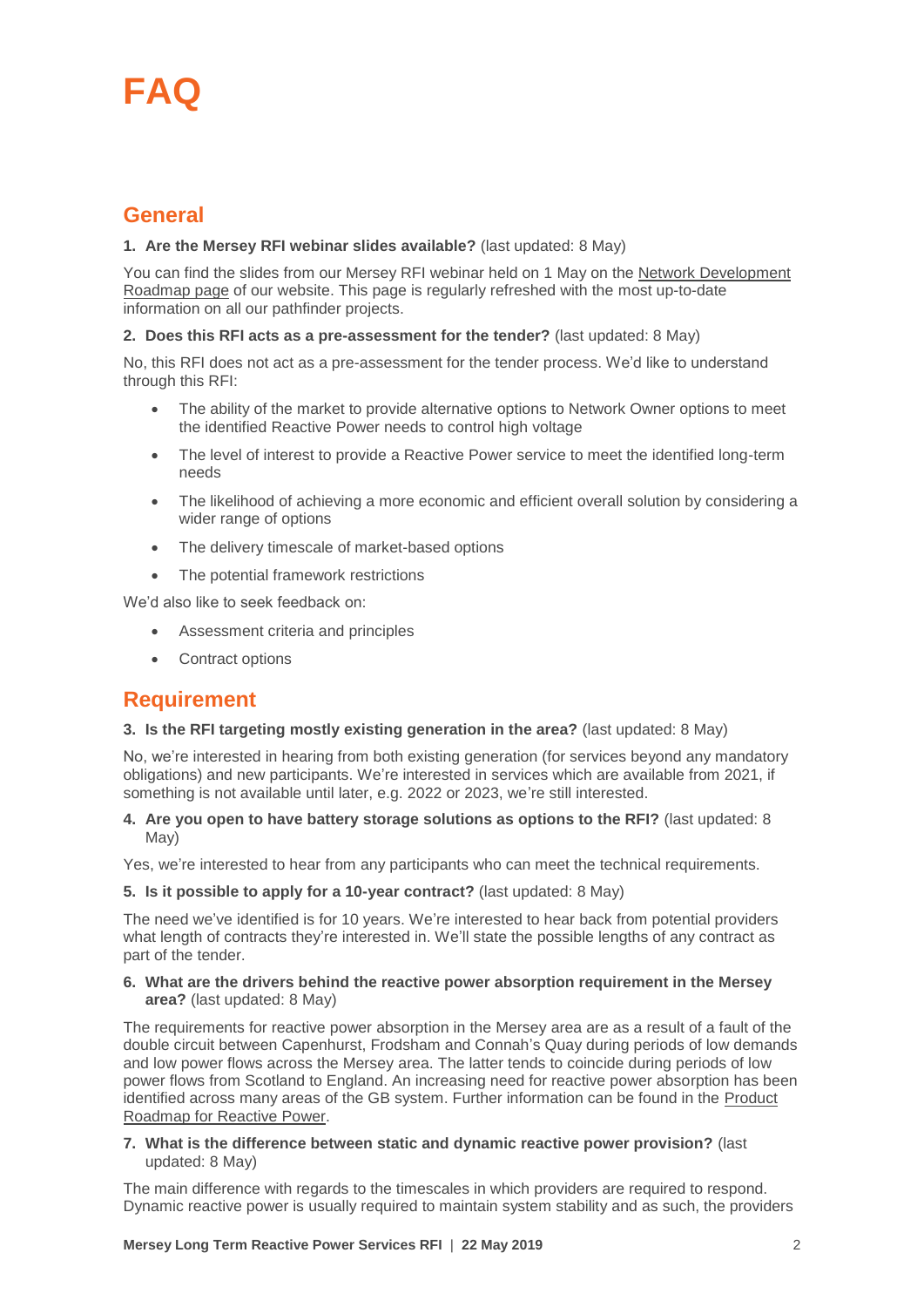need to respond swiftly to rapidly changing system conditions or faults usually within hundreds of milliseconds. Static reactive power providers are much slower and will either be in service or out of service. They cannot respond automatically to system conditions or faults.

#### **8. Can you please explain what you mean by "the market may deliver the reactive capability without intervention from the System Operator"?** (last updated: 8 May)

Where existing BM participants self-dispatch and can meet the reactive power requirement in the Mersey area, the ESO will not have to intervene in the market. During other times, where there is a shortfall in reactive power absorption capability, the ESO will have to intervene by instructing service providers to absorb reactive power. Through the tender stage, we'll identify the most economical way to meet the shortfall in capability to absorb reactive power.

#### **9. Can you please use the term "reactive power absorption" instead of lead reactive power?** (last updated: 8 May)

Thank you for the feedback. We will use the term reactive power absorption from now on for clarity.

## <span id="page-3-0"></span>**Network owners (TO/DNO) related**

**10.Are there any restrictions on the DNO network which could prevent reactive power from being accessed from providers wishing to connect to the distribution networks?** (last updated: 8 May)

We're aware that in some cases, there may be restrictions or limitations on the DNO or TO networks such that even though a site may be effective, it may not be possible to deliver. The impact of a potential solution will need to be discussed with the DNO or TO who will provide an impact assessment on their respective networks.

**11.Will the DNO penalise potential providers for operating at a Power Factor other than unity?** (last updated: 8 May)

We're looking into this question and will provide an update soon.

## <span id="page-3-1"></span>**Effectiveness**

**12.Can you provide an indicative heatmap for effectiveness, similar to the one you previously provided for the Enhanced Reactive Service in Scotland tender?** (last updated: 8 May)

We've included an indicative heatmap for effectiveness with further information in the slides from our Mersey RFI webinar held on 1 May. You can find the slides on the Network Development [Roadmap page](https://www.nationalgrideso.com/insights/network-options-assessment-noa/network-development-roadmap?utm_source=Network+Options+Assessment) of our website.

#### **13.Are the effectiveness factors final or only indicative?** (last updated: 8 May)

The effectiveness factors which were provided have been derived from network simulations and should therefore be reasonably accurate. For the transmission sites (275kV and 400kV), we have a good level of confidence in the effectiveness factors. For sites which are 132kV or below, we need further discussions with the DNO as we don't have full visibility of the detailed network topology which may impact on the effectiveness factors. As effectiveness factors depends on future backgrounds and system conditions, we may update the effectiveness factors if we see significant changes before the tender process starts. This RFI does not act as the pre-assessment for the tender process.

#### **14.Can the effectiveness factors be provided for each node on the transmission and distribution network within the area of interest?** (last updated: 15 May)

We appreciate that effectiveness factors are important to enable you to target the right locations for your prospective options. There is a large number of nodes on the transmission and distribution network within the Mersey area and at this stage we are not able to provide the effectiveness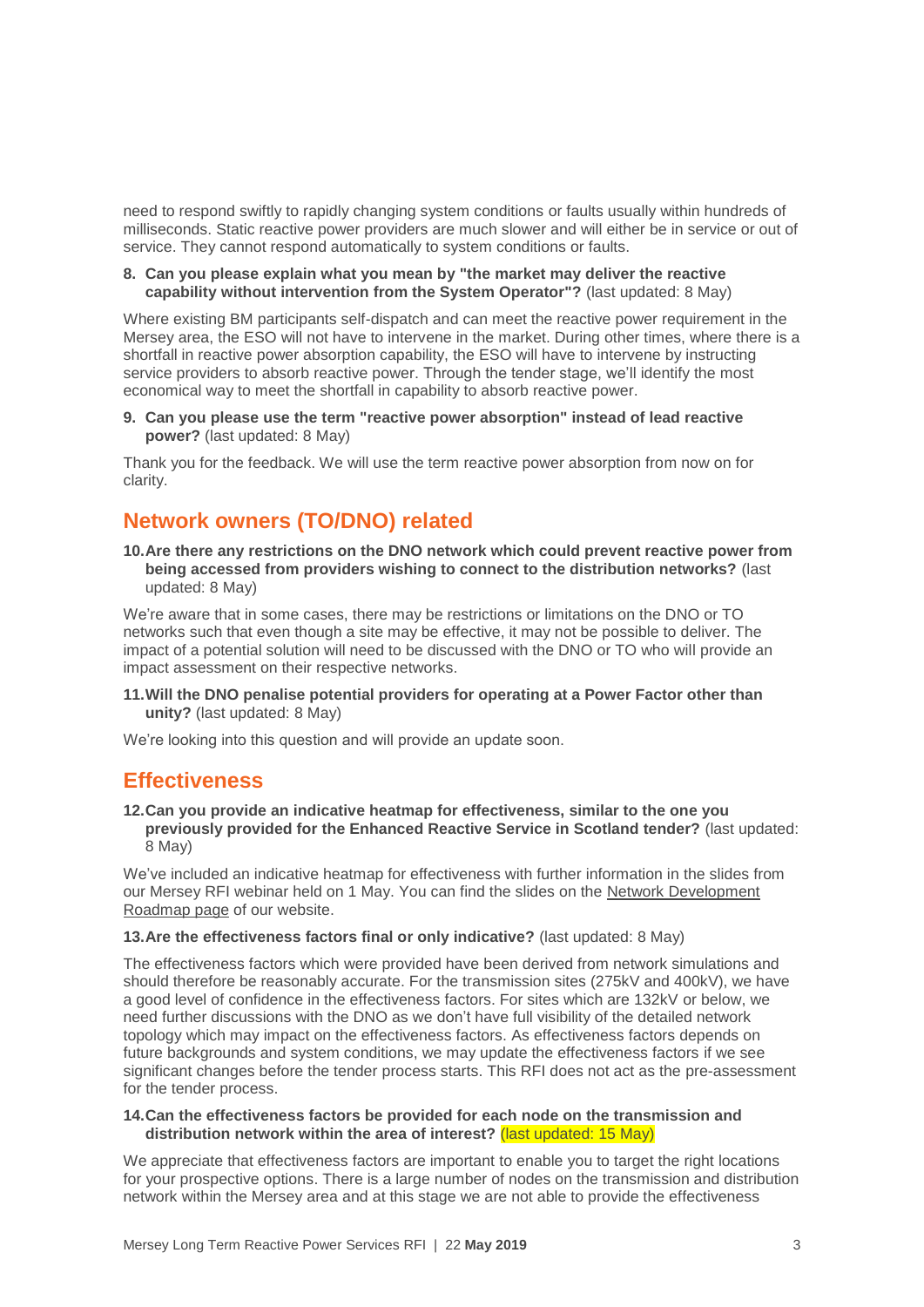factors for all these nodes. We intend to look into this further and determine the best way to provide you with the information that you will need for the tender stage. We will consider your feedback to date when we prepare the tender information pack, if the conclusion of the RFI is a tender will follow.

Please let us know as part of your response to this RFI whether you are flexible on your location or whether you are targeting specific locations on the network.

#### **15.Can you provide an effectiveness map for each of the year within the tender period?** (last updated: 15 May)

Based on our current assumptions, effectiveness factors will not change significantly over the tender period and therefore we do not plan to publish an effectiveness map for each of the year within the tender period. We intend to review our assumptions when we prepare the tender information pack if the conclusion of the RFI is a tender will follow and you will be made aware of the effectiveness factors that will be used in the assessment.

#### **16.Can you explain how the effectiveness factors are calculated?** (last updated: 15 May)

We've included an example with explanation in Appendix A of this FAQ document to illustrate how we calculate effectiveness factors for this RFI.

#### **17.Can the effectiveness factors change post tender award? Will potential providers be penalised if the effectiveness factors changed post tender?** (last updated: 8 May)

We're looking into this question and will provide an update soon.

**18.What is the rationale behind procuring reactive power support from less effective locations?** (last updated: 8 May)

The ESO is looking for the most economical way to meet the reactive power absorption requirements. This may mean procuring reactive power from less effective locations if the price is significantly cheaper than procuring the reactive power from a more effective location.

**19.Why is the availability cost for all participants fixed to a single value? Having a fixed value may lead to higher balancing costs which will be picked up by the end consumer?** (last updated: 8 May)

The cost for the availability of options will be submitted by the participants and will therefore not be fixed. We'll select the options which are most cost-effective to meet the reactive power requirements which should bring down the costs to the end consumer.

## <span id="page-4-0"></span>**Utilisation**

**20.What is the expected utilisation of reactive power in the Mersey area over the tender period?** (last updated: 8 May)

We have provided a view of historic utilisation based on data from 2017 and 2018. The chart shows the percentage of time various levels of reactive power have been utilised over the last two years. Please note that utilisation will vary according to system conditions and may therefore be different from the historical information.

**21.Could you provide information on your views of how often and how the market may deliver the reactive power capabilities without intervention from the ESO in the BM.** (last updated: 8 May)

We're looking into this question and will provide an update soon.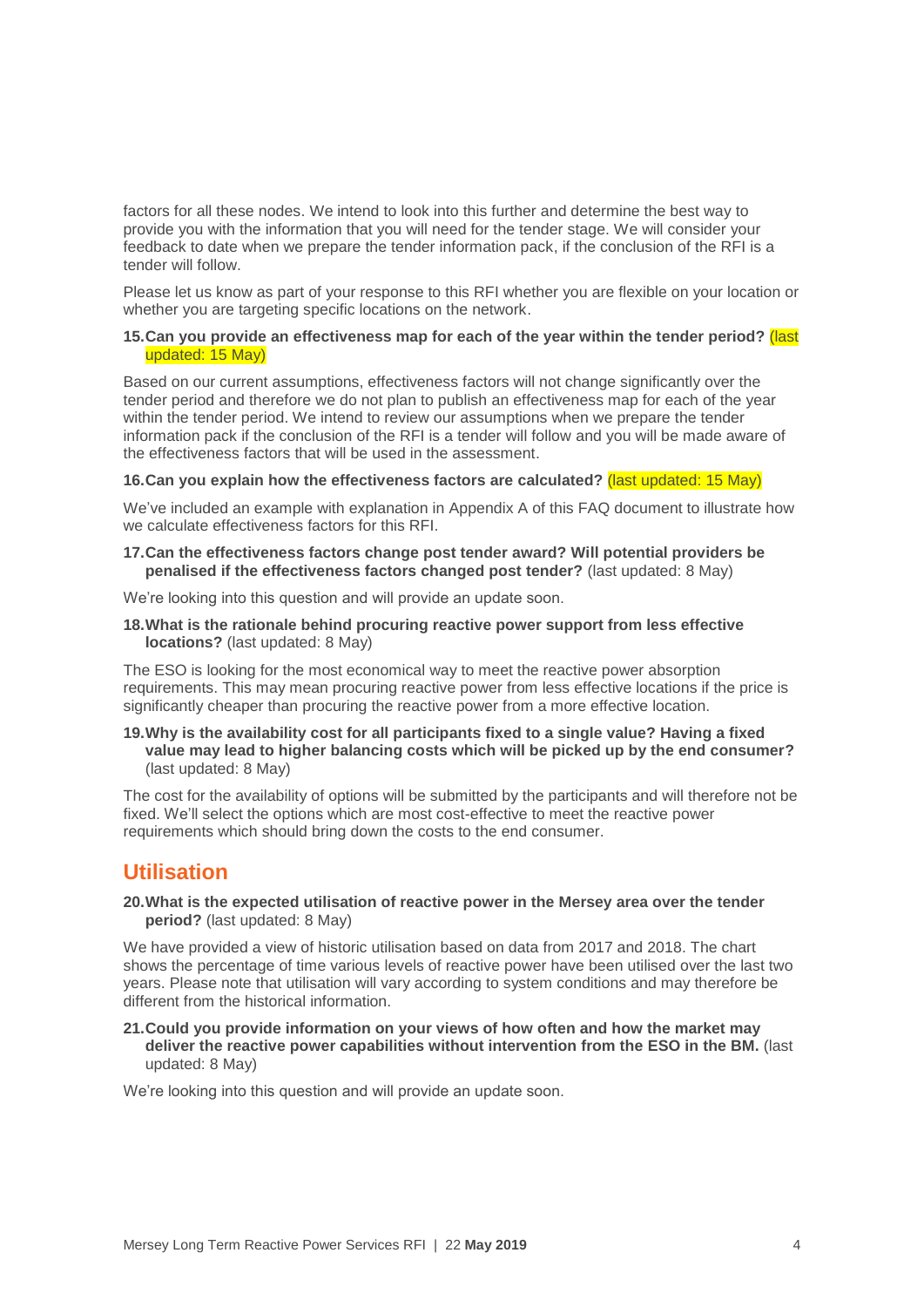## <span id="page-5-0"></span>**Assessment**

**22.In the RFI information pack, it says "The BM cost considered forecast constraint which is consistent with the NOA Methodology…". Can you explain further how you ensure the assessment is consistent with the NOA Methodology?** (last updated: 8 May)

In the assessment, we'll use the same constraint cost modelling tool as NOA i.e. Poyry's BID3 to estimate constraint cost. This provides consistency with the NOA for network boundary flow. However, the criteria applied to evaluate constraint actions for high voltage control is different to those used by the NOA to determine network boundary flow related constraint actions. The criteria used for high voltage control is linked to the minimum number of local generators required on the system to maintain voltage compliance.

**23.In the assessment principles, the formula in Step 3 suggests that for tender options the cost of connecting any new asset (if applicable) to the electricity system will be counted towards the capital cost. If an option is expected to provide multiple services, how will this cost be allocated to each service?** (last updated: 8 May)

We're considering a generic per MVAr (£/MVAr) connection cost to be applied to all tender options which do not currently have a connection. This provides a balance between considering the further potential of any options to provide multiple services and the full costs of each options. We'd welcome your feedback on this approach as part of the RFI response.

**24.Is the Capital Cost element of the total Option Cost only applicable to options which require a new connection?** (last updated: 8 May)

Yes, we're proposing that such cost element is only applicable to options which do not currently have a connection. We'd welcome your feedback on this approach as part of the RFI response.

**25.What is the assumption to footroom cost if a provider has to generate at a min. MW level (e.g. SEL) to provide the Reactive Power Service?** (last updated: 8 May)

We procure only Reactive Power for this service. Providers are expected to manage any Active Power actions required to achieve the Reactive Power output required.

- **26.I read about your recently published "Zero carbon operation of the electricity system by 2025". Will CO<sup>2</sup> reporting be considered in the assessment?** (last updated: 8 May)
- No, we currently do not consider CO<sub>2</sub> reporting in the assessment.
- **27.Will all tenders i.e. whichever region/service it is for be assessed against the BM cost counterfactuals and TO options? Is this the new way all future tenders will be assessed?** (last updated: 8 May)

No, we design our assessment according to the requirements we see for each region and each service.

**28.If a provider submits a bid for the reactive power service stated in this RFI over a 5-year duration, where they may submit an optimal bid in year 1 and year 5 but the bid wasn't optimal for year 2, year 3 and year 4, how would this be assessed? What if this was the only provider?** (last updated: 15 May)

The principle of our assessment is to find the most economical and efficient solution to meet our requirement over the entire tender period.

If a bid over a 5-year duration, where it is optimal in year 1 and year 5 but not year 2, year 3 and year 4, helps to achieve the cheapest overall cost over the tender period, it may still be selected.

Conversely if a bid over a 5-year duration, where it is optimal in year 1, year 2, year 3 and year 5 but not year 4, does not help to achieve the cheapest overall cost over the tender period, it will not be selected.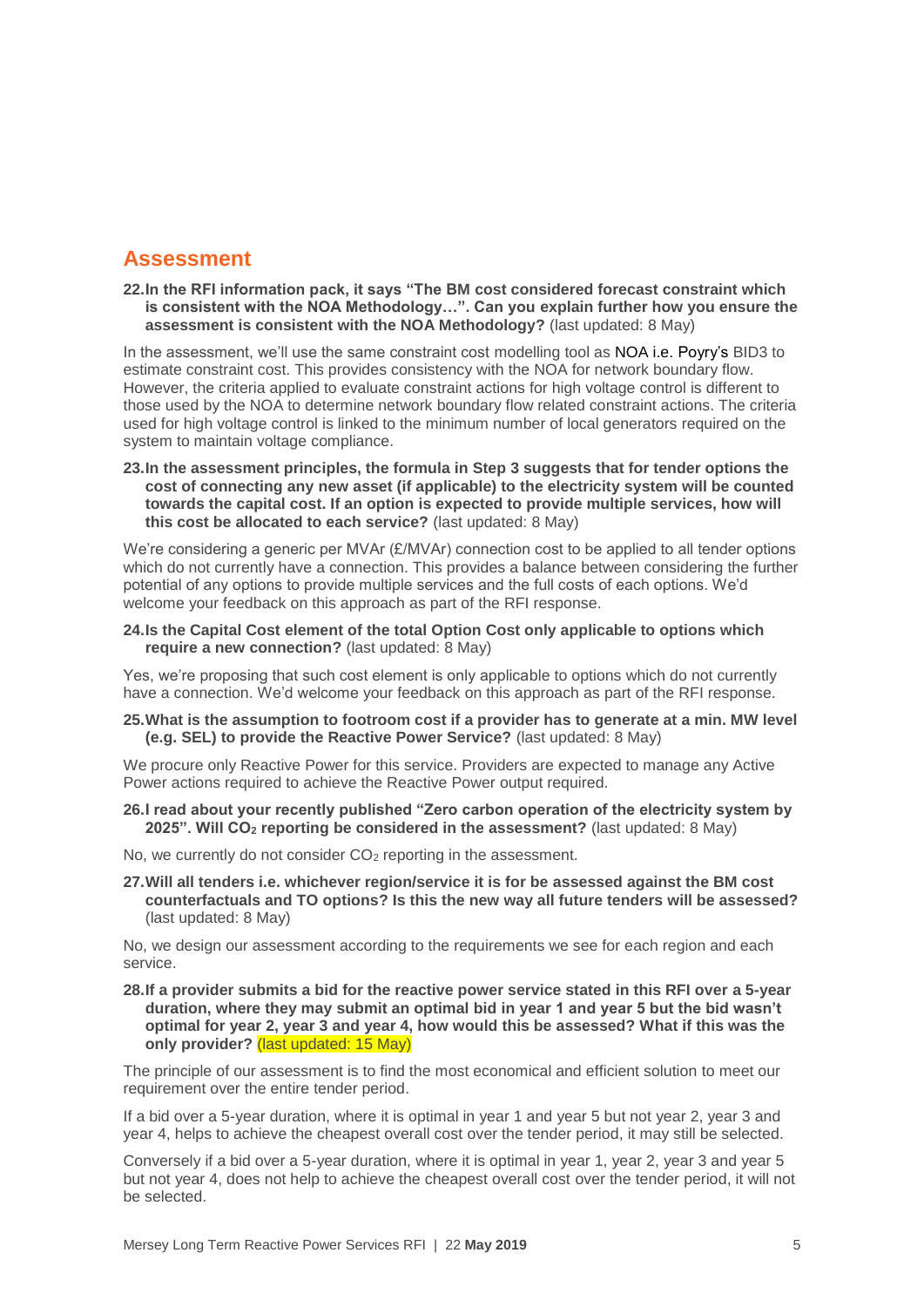**29.The ESO suggests they consider the TO asset option for its full regulated asset life, what timeframe does that mean e.g. 30 or 40 years?** (last updated: 8 May)

In our assessment, we're proposing to consider the capital cost of the TO asset for its full regulated asset life (i.e. 40 years) but limit the benefits of the TO asset to the tender period (i.e. 10 years for this RFI).

**30.Reactive Power Service providers are required to deal with real power costs. How are Network Owner (TO/DNO) options paying for losses? Is this a level-playing field?** (last updated: 8 May)

We're looking into this question and will provide an update soon.

**31.Can you share the current cost of a reactor?** (last updated: 8 May)

No, this is commercially sensitive information which the ESO does not own and therefore we cannot share such information.

**32.The ESO wants to procure 200MVAr of capability to absorb reactive power, so how do you assess the benefits and cost of capability to generate reactive power if an option is capable to do both i.e. absorb and generate?** (last updated: 8 May)

We'll only consider the benefits provided by the capability of an option to absorb reactive power in the assessment. Similarly, we'll only consider the cost we pay to procure the capability of an option to absorb reactive power as no payment will be made to the capability of an option to generate reactive power under the service targeted by this RFI.

#### **33.How will you assess the value of dynamic versus static capabilities?** (last updated: 8 May)

The requirement in the Mersey area is for static reactive compensation. We will also consider solutions which can provide dynamic reactive compensation as part of our assessment but they will not be given any additional value when compared to static reactive compensation. Options will be compared according to their cost and effectiveness.

#### **34.How have you identified the requirement and the timescales of the provision of reactive power?** (last updated: 8 May)

The requirement in the Mersey area is for static reactive compensation. We have identified the requirement by conducting voltage analysis in line with guidance of the NETS SQSS. As the requirement are not within stability timescales, we believe that the 2-minute response time is adequate to meet the requirement in the Mersey area.

## <span id="page-6-0"></span>**Contracts / Terms and conditions**

#### **35.In the webinar, you suggested the potential to include penalty terms for unavailability or non-delivery to provide the contracted service. Can you explain further your considerations behind the proposal to include such terms?** (last updated: 8 May)

The requirements in the Mersey area are for SQSS compliance. This means that under some conditions we may not be able to take alternative actions in the balancing mechanism to resolve network issues. Therefore we propose to include penalty terms for unavailability or non-delivery in any contract providing the service targeted by this RFI to ensure security and operability of the network. We'd welcome your feedback on this approach as part of the RFI response.

## <span id="page-6-1"></span>**Connection agreement**

**36.Can a provider respond to the RFI without having secured a grid connection in the area?** (last updated: 8 May)

Yes, we're interested to hear from potential providers in the area for the RFI and do not require them to have a secured connection at this point. We may require connection agreements for a tender, but that will be confirmed later.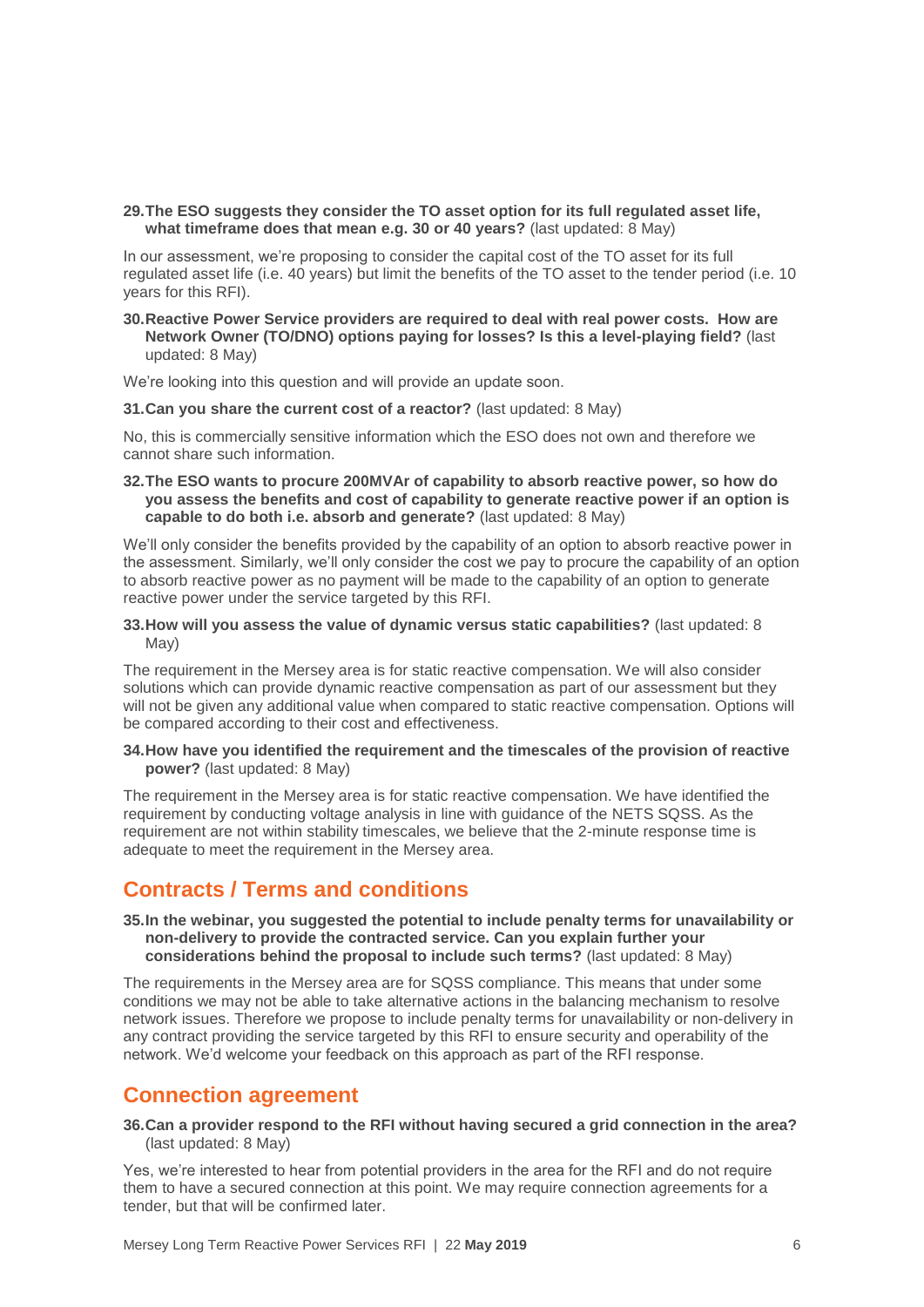**37.What testing to demonstrate the ability to provide the service and relevant data is required?** (last updated: 8 May)

We'll need to ensure that any potential service provider can provide the service that they are tendering for. We'll work with our compliance teams to understand what testing requirements may be applicable for different parties. We'll provide an update soon.

#### **38.Will competing in the tender guarantee a provider a connection for 2021 if the bid is successful?** (last updated: 8 May)

No. Any party interested in providing a service to NGESO and who does not currently hold a connection agreement with either the relevant DNO or TO will need to apply for a connection. This will follow the existing connection application processes and associated regulated timescales.

## <span id="page-7-0"></span>**Codes**

**39.How is the Access and Forward-Looking Charges code review going to affect participation in the Mersey RFI and any subsequent tender?** (last updated: 8 May)

We're looking into this question and will provide an update soon.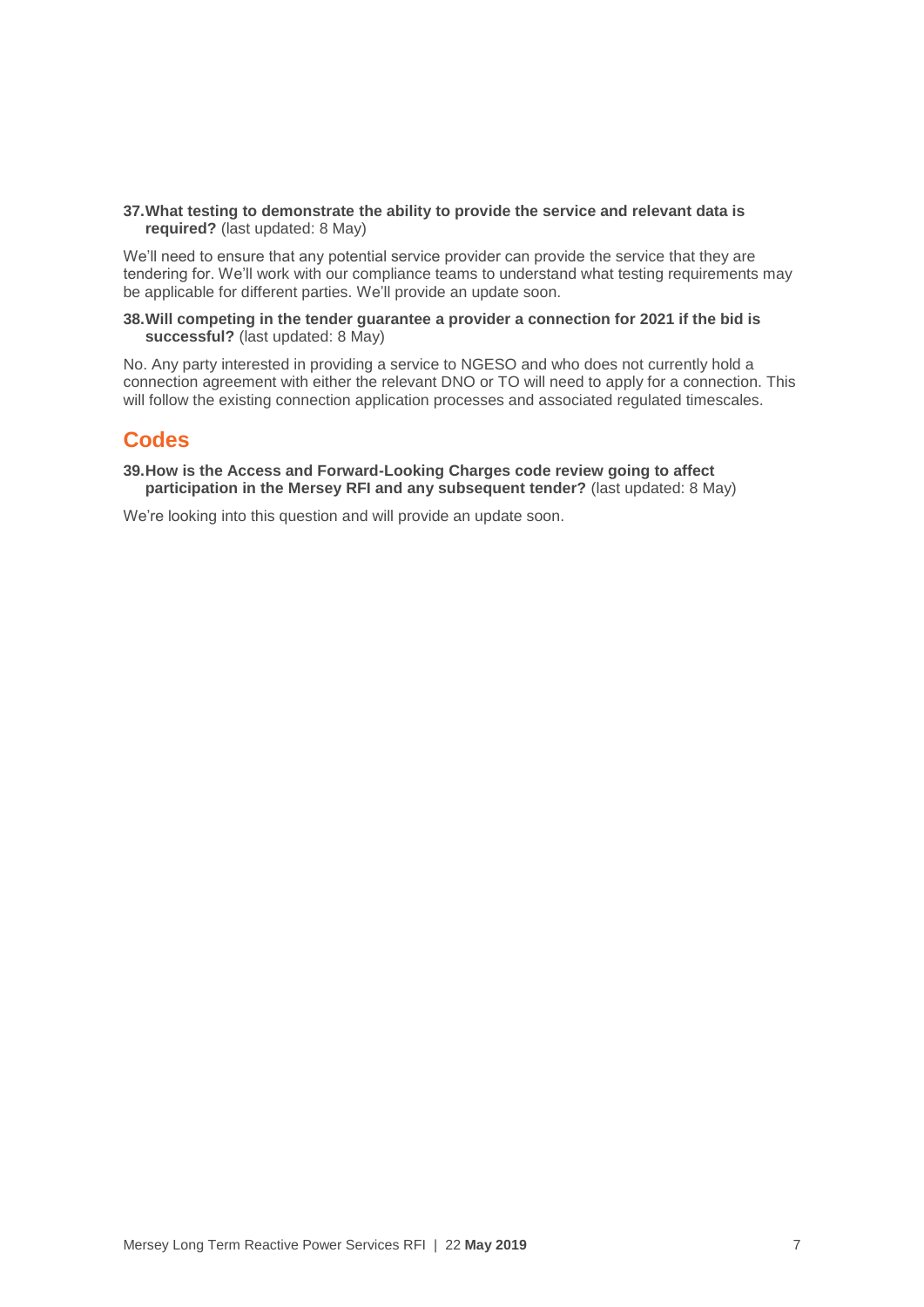## <span id="page-8-0"></span>**Appendix A – Effectiveness factors: how it is calculated** (last updated: 15 May)

To allow a fair comparison to be made for all potential options, effectiveness factors are used when the ESO assesses options. The effectiveness of an option is directly linked to its point of connection and determines the amount of reactive power required to meet the requirement. This will change the total volume expected to be invested or procured. For example, if a unit A was assessed to be 50% effective and unit B 100% effective, to resolve the same issue the system would need to use twice as much reactive power from unit A than B. Unit A would need to be significantly cheaper to have the same benefits.

Effectiveness changes in certain system conditions, for example with certain outages. The ESO calculates effectiveness factors for each point of connection against the same (set of) background to ensure all providers are treated equally.

The below examples are all aimed to be illustrative, and provides approximations of potential differences in effectiveness. This will change when specific technical assessment for each region is completed. Provider A in green, Provider B in red.

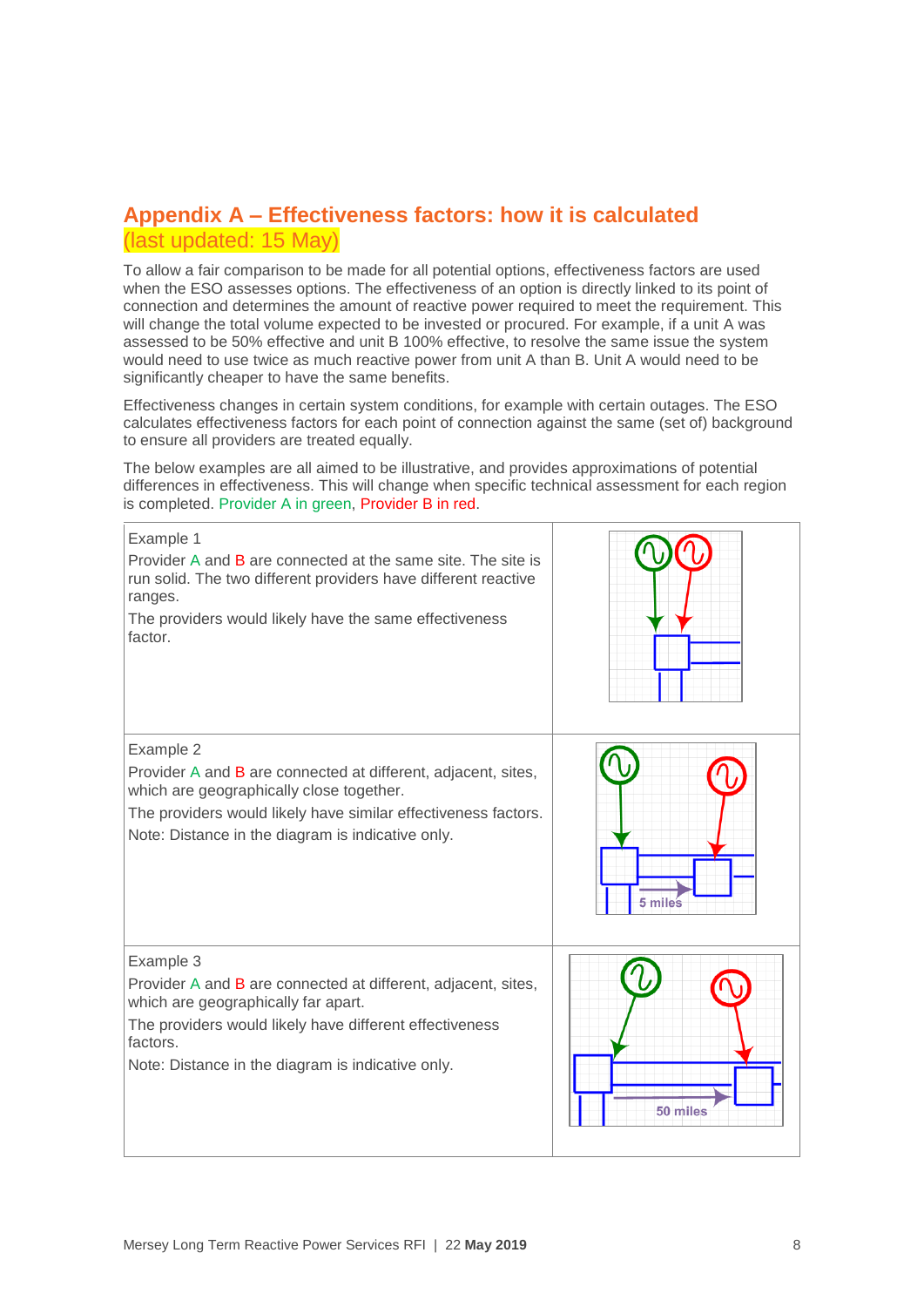

Provider A and B are connected at different voltage levels. Provider B is connected at 132kV in the DNO network.

The ESO expects that options close to the source of the issue will have higher effectiveness factors.

If, for example, the source of the issue is at the transmission network, then Provider B that is connected at 132kV is likely to be less effective than Provider A. Providers connected at lower voltages than 132kV, in this example, would be expected to be even less effective.

Alternatively, if, for example, the source of the issue is at the distribution network<sup>1</sup>, then Provider **B** is likely to be as effective (or more effective in some cases) than Provider A.



#### Example 5

-

The reactive power requirement is set specifically for a defined region. The region has been defined based on potential effectiveness.

Provider A is inside the defined region and Provider B is outside the defined region.

Providers outside the region are assessed as only being ineffective at resolving the issue.



#### **Calculation of effectiveness factors – an example**

Many factors affect the effectiveness of an option, such as where and how it will connect to the network. Effectiveness factors are relative to a reference point on the network. The ESO chooses reference point(s) on the network based on where it is most effective to implement reactive power compensation to meet the requirement of the region of interest. Through system analysis the ESO calculates the effectiveness factors of relevant connection points with respect to the reference point(s).

In the example below, system analysis suggests that it is most effective to implement reactive power compensation at substation Y and that 100MVAr of reactive power absorption is required to meet the system requirement.

<sup>&</sup>lt;sup>1</sup> The [Power Potential Project,](https://www.nationalgrideso.com/innovation/projects/power-potential) which aims to create a new reactive power market for distributed energy resources (DERs), will provide further insights into effectiveness of options connected to the distribution network. The ESO will learn from the Project and continuously improve their understanding of effectiveness.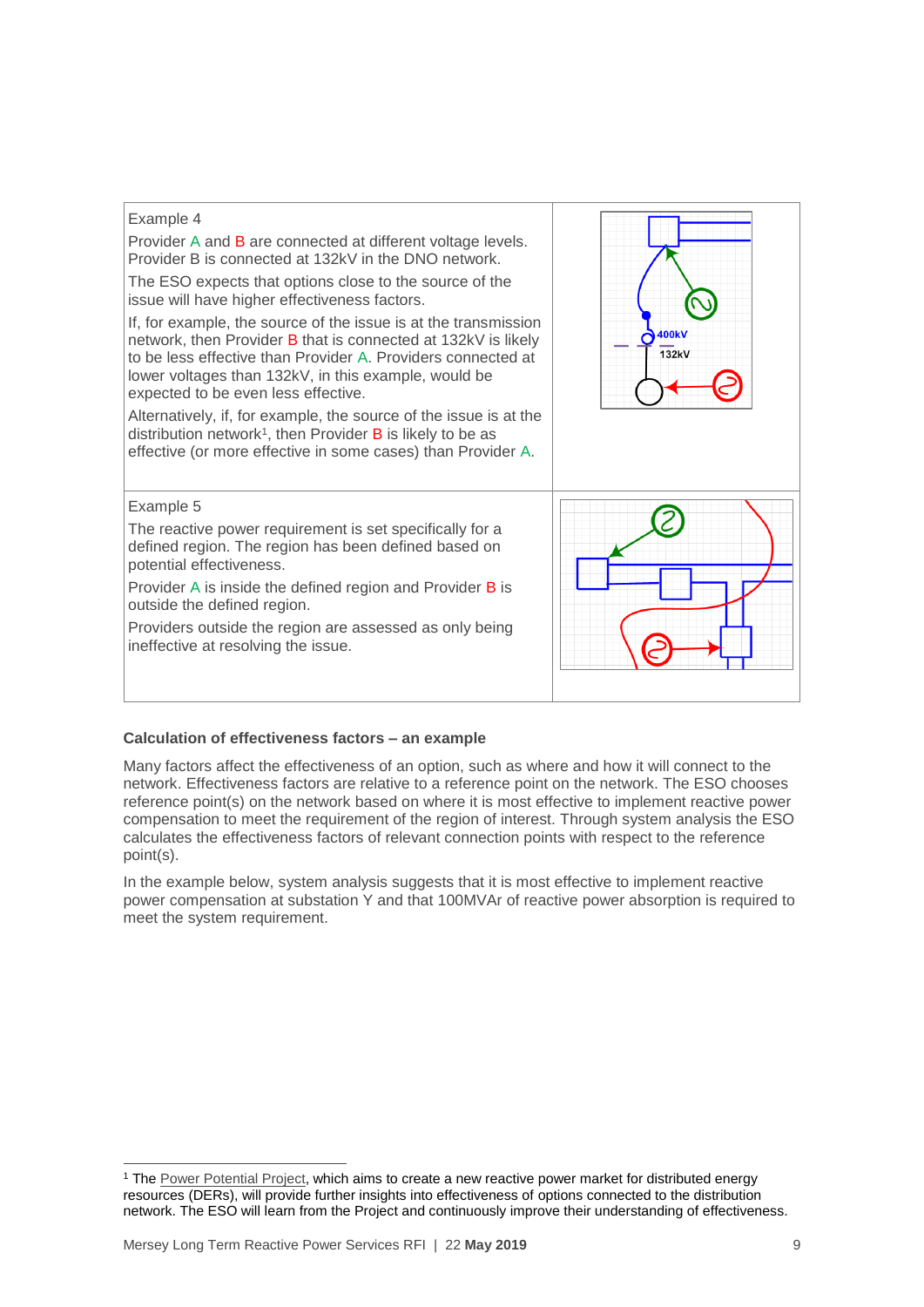

Next, the ESO calculates the effectiveness for options connecting at substation Z with substation Y as the reference point. The ESO models reactive power compensation to absorb 100MVAr at substation Z and tests it under selected backgrounds and conditions. In this example, analysis results show that (on average) implementing reactive power compensation to absorb 100MVAr at substation Z reduces the compensation required at substation Y from 100MVAr to 25MVAr.



The ESO can then approximate the effectiveness for any options connecting at substation Z as  $(100-25)/100 = 0.75$  with respect to the reference point.

Effectiveness factor  $=$  original compensation at ref. point  $Y$  – resulting compensation at ref. point  $Y$ size of option at Z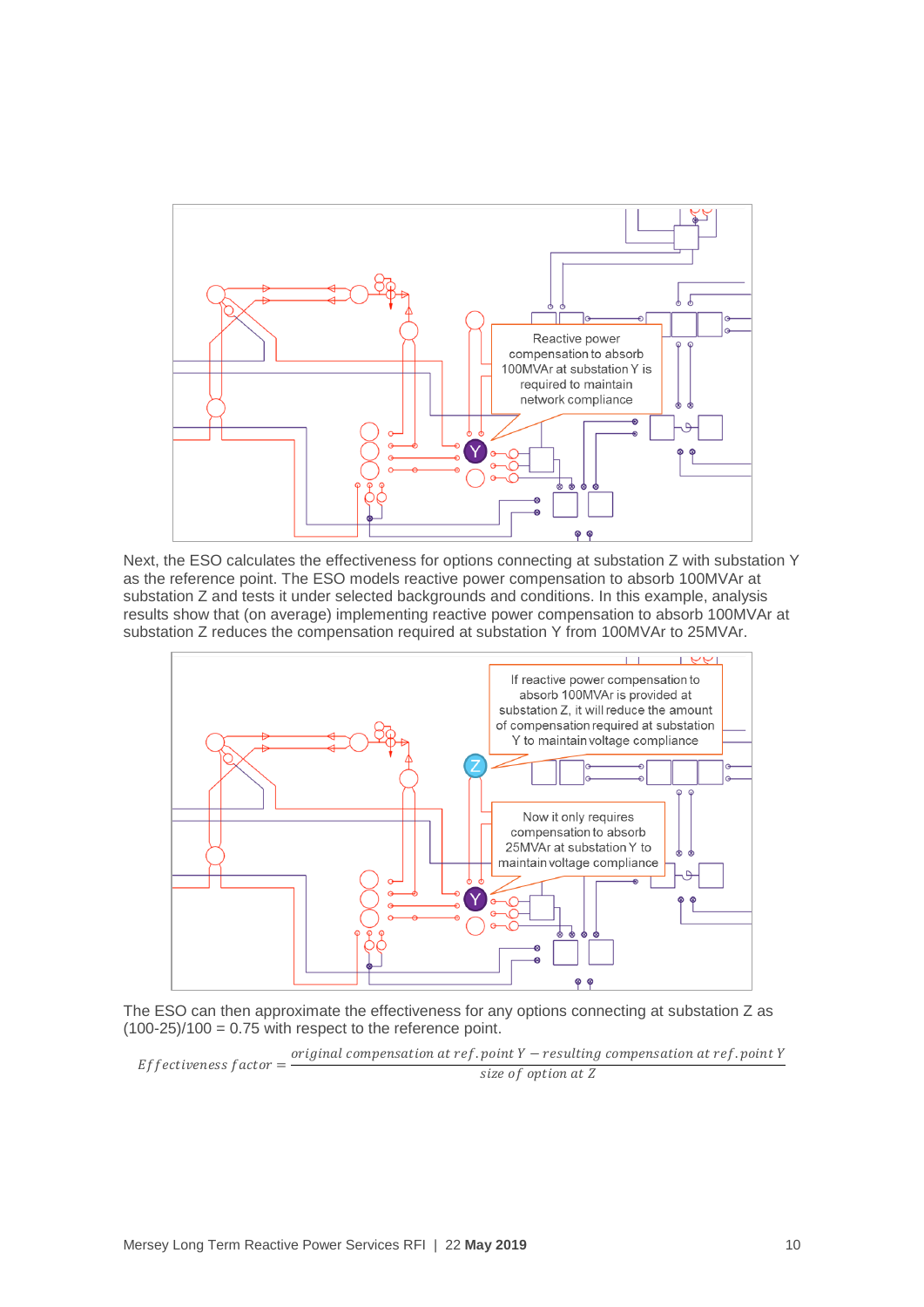## <span id="page-11-0"></span>**Appendix B – Effectiveness factors: additional data**  (last updated: 22 May)

Information on effectiveness factors provided below is indicative only and may change prior to the start of tender process. The information gives no implication on availability of points of connection. We appreciate that effectiveness factors are important to enable you to target the right locations for your prospective options, and we're aware that we aren't providing effectiveness factors for all possible points of connection at this stage. As this RFI concludes, we'll review and determine the best way to provide you with the information you'll need for the tender stage if the conclusion of the RFI is a tender will follow.

## **Effectiveness**

## **Connecting to busbars (indicative only)**

| <b>Voltage</b> | <b>Effectiveness</b> | <b>Sites covered</b>                                                                   | <b>Least Effective</b>                                                        |
|----------------|----------------------|----------------------------------------------------------------------------------------|-------------------------------------------------------------------------------|
| 400kV          | $>90\%$ *            | Frodsham, Rocksavage                                                                   | $K$ RKBY $(3)(1)(2)$<br><b>RAINHILL</b>                                       |
| 275kV          | $60\% - 90\% *$      | Birkenhead, Capenhurst, Fiddlers<br>Ferry, Frodsham, Kirkby, Lister<br>Drive, Rainhill | <b>NSTER</b><br><b>DRIVE</b><br><b>FIDDLERS</b><br><b>FERRY</b><br>CAPENHURST |
| 132kV          | $>30\%$ *            |                                                                                        | <b>BIRKENHEAD</b><br>$\binom{2}{2}$                                           |
| 66kV & 33kV    | $>20\%$ *            |                                                                                        | FRODSHAM ROCKSAVAGE                                                           |
|                |                      |                                                                                        | Most Effective                                                                |

\* Indicative figures based on analysis at selected sites and selected reactive compensation sizes

## **Connecting to Busbars (indicative only)**

|                              | <b>Effectiveness</b> |
|------------------------------|----------------------|
| <b>Birkenhead 275 kV</b>     | $75\% - 80\% *$      |
| Capenhurst 275 kV            | $80\% - 85\% *$      |
| <b>Fiddlers Ferry 275 kV</b> | $80\% - 85\% *$      |
| Frodsham/ Rocksavage 400kV   | $>90\%$ *            |
| Frodsham 275 kV              | $80\% - 85\% *$      |
| Kirkby 275 kV                | $60\% - 75\% *$      |
| <b>Lister Drive 275kV</b>    | 70% - 75% *          |
| Rainhill 275 kV              | $65\% - 75\%$ *      |
|                              |                      |

\* Indicative figures based on analysis at selected sites and selected reactive compensation sizes